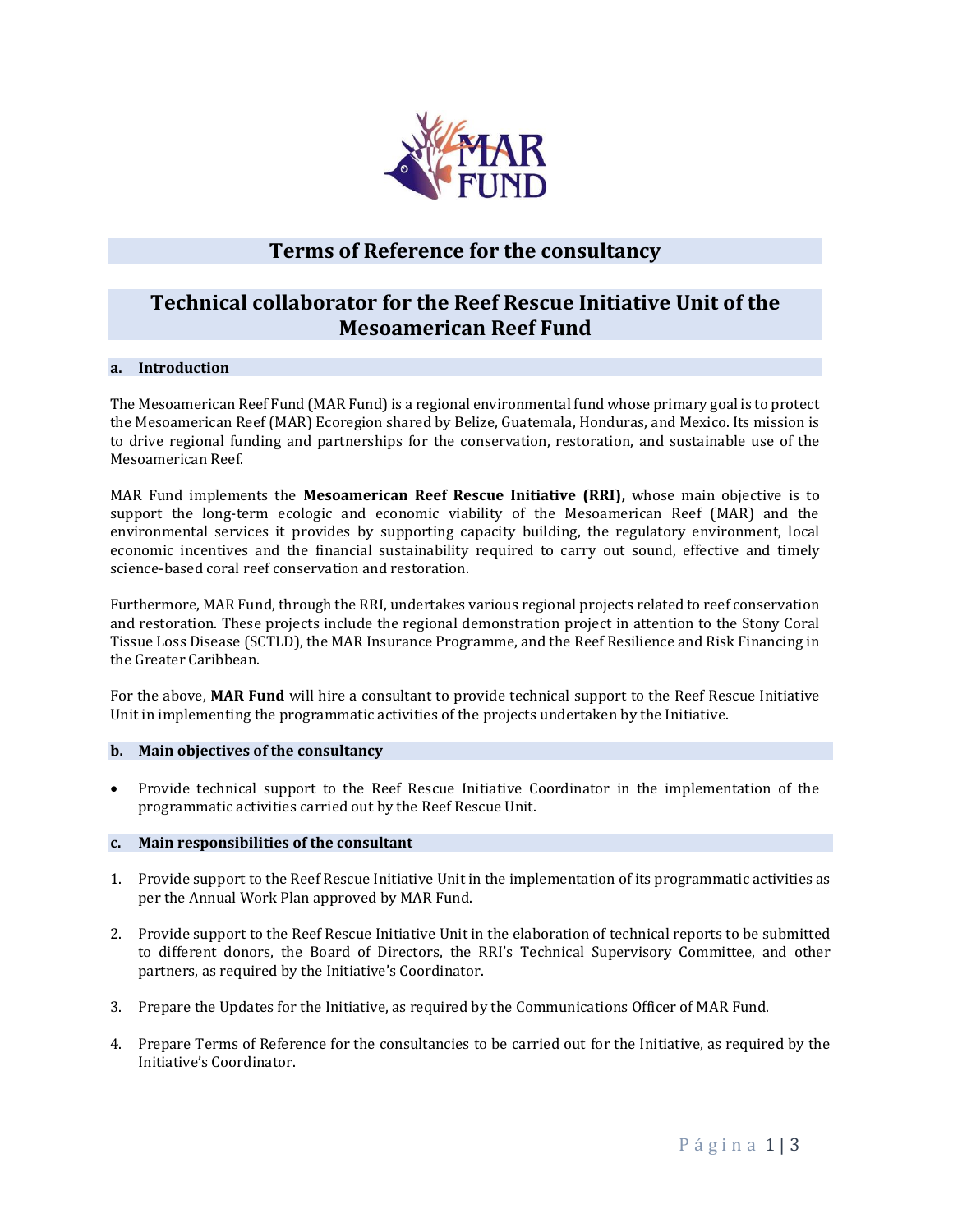- 5. Provide follow-up on contracts with consultants and collaborate in the review of the products delivered, as required by the Initiative's Coordinator.
- 6. Collaborate in the organization of events (including online meetings and in-person meetings), such as technical meetings and workshops with partners, and trainings, as required by the Initiative's Coordinator and according to the work plans approved.
- 7. Lead in the preparation of agendas, minutes of meetings, proceedings, and meeting agreements.
- 8. Provide support in the elaboration and revision of communication materials, such as videos, presentations, factsheets, briefs, PowerPoint presentations, information for the MAR Fund website, and others, as required by the Initiative Coordinator and MAR Fund.
- 9. Maintain the photographic and video (footage) material well organized for easy access to MAR Fund's team.
- 10. Collaborate in the implementation of other specific activities assigned by the Initiative Coordinator for the efficient implementation of the projects executed by the RRI operating unit.
- 11. Develop a work plan and deliver monthly reports of the main achievements of the consultancy.
- 12. Participate in the correct implementation and monitoring of the Environmental and Social Management System (ESMS) of MAR Fund.

### **d. Main products of this consultancy include**

- 1. A detailed work plan indicating the activities and products to be conducted during the consultancy.
- 2. A monthly report that includes the main progress and products achieved. Include annexes of approved products.

### **e. Oversight**

The consultant will report directly to the Reef Rescue Initiative Coordinator at MAR Fund.

### **f. Duration of Contract**

The contract will be for 12 months, renewable depending on the performance evaluation result.

There will be a trial period of two months.

#### **g. Payment**

- 1. Fees will be assigned based on the experience of the consultant.
- 2. Payments will be issued monthly upon satisfactory reception of products and results.
- 3. The consultant will submit an invoice.
- 4. Travel expenses will be provided when travel within the MAR region is required.

#### **h. Key Qualifications and requirements**

- 1. Solid educational background.
	- a. Minimum undergraduate degree in environmental sciences. Marine sciences degree or similar are relevant for this consultancy.
	- b. A Master degree or Master's student is a plus.
- 2. Minimum three years of experience working in the MAR Region in projects related to coastal and marine resources conservation.